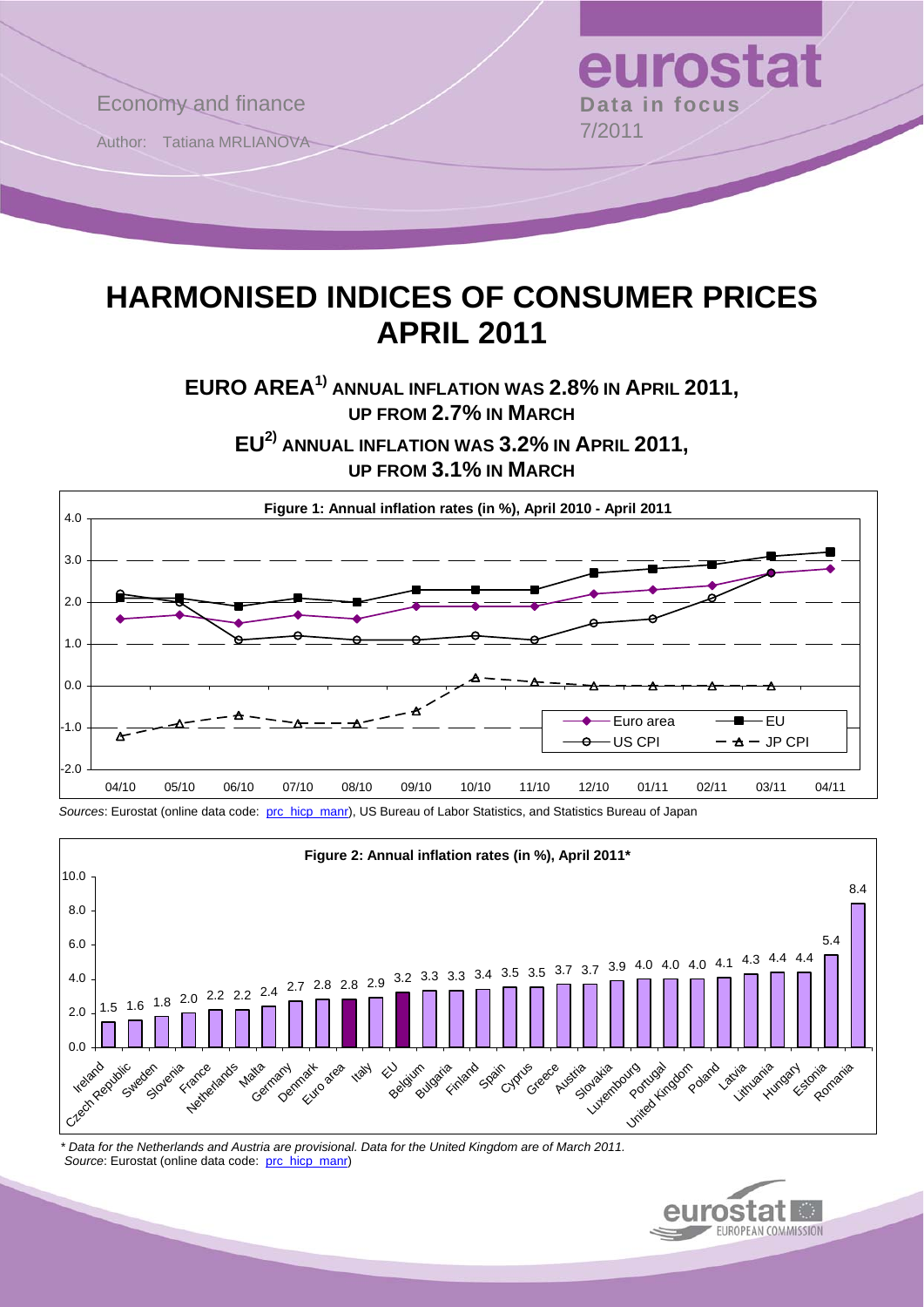## **Table 1: Index levels (2005=100) – HICP all-items**

|                              | Annual<br>average | <b>Monthly Indices</b> |             |             |             |             |             |             |               |             |             |             |             |
|------------------------------|-------------------|------------------------|-------------|-------------|-------------|-------------|-------------|-------------|---------------|-------------|-------------|-------------|-------------|
|                              | index<br>2010     | May<br>2010            | Jun<br>2010 | Jul<br>2010 | Aug<br>2010 | Sep<br>2010 | Oct<br>2010 | Nov<br>2010 | Dec<br>2010   | Jan<br>2011 | Feb<br>2011 | Mar<br>2011 | Apr<br>2011 |
| Belgium                      | 111.40            | 111.88                 | 111.89      | 109.85      | 112.10      | 112.24      | 112.39      | 112.52      | 113.16        | 111.84      | 114.33      | 114.82      | 115.20      |
| Germany                      | 108.4             | 108.3                  | 108.3       | 108.6       | 108.7       | 108.5       | 108.6       | 108.7       | 110.0         | 109.4       | 110.1       | 110.8       | 111.1       |
| Estonia                      | 126.95            | 126.45                 | 126.95      | 127.26      | 127.22      | 128.21      | 128.92      | 129.32      | 129.94        | 129.91      | 130.78      | 131.84      | 132.90      |
| Ireland                      | 105.4             | 105.6                  | 105.5       | 105.4       | 105.6       | 105.4       | 105.5       | 105.3       | 105.5         | 105.2       | 106.1       | 106.6       | 106.9       |
| Greece                       | 117.68            | 118.73                 | 118.53      | 118.02      | 117.15      | 119.38      | 119.54      | 119.78      | 120.37        | 119.19      | 117.60      | 121.37      | 122.17      |
| Spain                        | 112.90            | 113.40                 | 113.53      | 112.26      | 112.51      | 113.54      | 114.05      | 114.41      | 115.04        | 113.54      | 113.65      | 116.33      | 117.35      |
| France                       | 108.79            | 109.04                 | 109.04      | 108.68      | 108.95      | 108.91      | 109.07      | 109.22      | 109.75        | 109.44      | 109.97      | 110.93      | 111.33      |
| Italy                        | 110.6             | 111.0                  | 111.1       | 110.1       | 110.3       | 111.0       | 111.8       | 111.8       | 112.2         | 110.4       | 110.6       | 113.0       | 114.1       |
| Cyprus                       | 112.02            | 112.00                 | 112.39      | 111.44      | 112.42      | 113.55      | 114.19      | 113.35      | 113.12        | 112.72      | 113.16      | 114.33      | 115.91      |
| Luxembourg                   | 113.10            | 113.26                 | 113.18      | 112.76      | 113.85      | 113.84      | 113.97      | 114.13      | 114.67        | 114.27      | 116.02      | 117.00      | 117.42      |
| Malta                        | 112.37            | 113.72                 | 113.63      | 114.29      | 115.41      | 114.57      | 113.89      | 112.21      | 112.76        | 111.31      | 111.01      | 112.69      | 115.11      |
| Netherlands                  | 107.56            | 108.35                 | 107.64      | 107.01      | 107.16      | 107.96      | 108.22      | 108.06      | 107.77        | 107.68      | 108.67      | 110.21      | 110.82p     |
| Austria                      | 109.53            | 109.63                 | 109.63      | 109.07      | 109.36      | 109.78      | 110.18      | 110.18      | 110.93        | 110.86      | 111.75      | 113.11      | 113.76p     |
| Portugal                     | 108.85            | 108.86                 | 109.09      | 109.51      | 109.37      | 109.27      | 109.65      | 109.73      | 110.15        | 110.68      | 110.62      | 112.41      | 113.03      |
| Slovenia                     | 115.62            | 116.52                 | 116.76      | 116.08      | 116.23      | 115.71      | 115.88      | 116.22      | 116.39        | 115.88      | 115.92      | 117.51      | 118.37      |
| Slovakia                     | 112.21            | 112.26                 | 112.25      | 112.40      | 112.28      | 112.27      | 112.30      | 112.62      | 112.90        | 115.23      | 115.56      | 116.02      | 116.57      |
| Finland                      | 110.49            | 110.28                 | 110.54      | 109.85      | 110.28      | 110.77      | 111.23      | 111.48      | 112.07        | 112.51      | 113.36      | 114.02      | 114.23      |
| Euro area                    | 109.84            | 110.10                 | 110.10      | 109.63      | 109.85      | 110.19      | 110.52      | 110.62      | 111.29        | 110.50      | 110.96      | 112.47      | 113.10p     |
| Bulgaria                     | 136.58            | 136.62                 | 136.03      | 136.74      | 136.96      | 137.25      | 137.50      | 138.24      | 139.30        | 139.94      | 140.71      | 141.27      | 141.14      |
| Czech Republic               | 113.7             | 114.0                  | 114.0       | 114.3       | 114.0       | 113.8       | 113.5       | 113.7       | 114.3         | 115.2       | 115.2       | 115.4       | 115.6       |
| Denmark                      | 110.8             | 110.8                  | 110.7       | 110.6       | 111.1       | 111.5       | 111.4       | 111.5       | 111.6         | 111.7       | 112.8       | 113.5       | 114.0       |
| Latvia                       | 137.91            | 137.88                 | 138.41      | 138.70      | 137.72      | 138.31      | 138.75      | 138.99      | 139.20        | 140.96      | 141.35      | 142.31      | 143.87      |
| Lithuania                    | 128.60            | 128.49                 | 128.53      | 128.58      | 128.29      | 129.06      | 129.57      |             | 129.52 130.51 | 131.05      | 131.15      | 132.44      | 133.81      |
| Hungary                      | 129.70            | 130.38                 | 130.61      | 130.66      | 130.04      | 129.86      | 130.37      | 130.64      | 131.18        | 132.35      | 132.87      | 134.25      | 135.21      |
| Poland                       | 115.6             | 115.6                  | 115.9       | 115.7       | 115.3       | 115.9       | 116.3       | 116.5       | 116.9         | 118.1       | 118.3       | 119.4       | 120.0       |
| Romania                      | 135.17            | 132.80                 | 133.00      | 136.45      | 136.76      | 137.53      | 138.29      | 139.02      | 139.76        | 140.85      | 141.94      | 142.80      | 143.75      |
| Sweden                       | 110.80            | 110.74                 | 110.67      | 110.18      | 110.12      | 111.02      | 111.38      | 111.59      | 112.27        | 111.27      | 111.81      | 112.25      | 112.63      |
| United Kingdom <sup>3)</sup> | 114.5             | 114.4                  | 114.6       | 114.3       | 114.9       | 114.9       | 115.2       | 115.6       | 116.8         | 116.9       | 117.8       | 118.1       | ÷           |
| EU                           | 111.77            | 111.91                 | 111.95      | 111.63      | 111.85      | 112.16      | 112.49      | 112.66      | 113.39        | 112.93      | 113.44      | 114.69      | 115.30p     |
| Iceland                      | 152.79            | 153.69                 | 153.37      | 152.43      | 153.02      | 152.76      | 153.84      | 153.78      | 154.44        | 152.55      | 154.68      | 156.11      | 157.78      |
| Norway                       | 111.8             | 112.0                  | 111.9       | 111.2       | 110.7       | 111.5       | 111.6       | 111.8       | 113.3         | 112.4       | 113.0       | 113.4       | 114.1       |
| EEA <sup>4)</sup>            | 111.80            | 111.94                 | 111.98      | 111.66      | 111.87      | 112.18      | 112.51      | 112.68      | 113.42        | 112.95      | 113.47      | 114.71      | 115.32p     |
| Switzerland                  | 104.1             | 104.6                  | 104.3       | 103.8       | 103.8       | 103.6       | 104.2       | 104.1       | 104.0         | 104.0       | 104.3       | 105.0       | 105.0       |

Source: Eurostat (online data code: [prc\\_hicp\\_aind,](http://ec.europa.eu/eurostat/product?code=prc_hicp_aind&mode=view) [prc\\_hicp\\_midx\)](http://ec.europa.eu/eurostat/product?code=prc_hicp_midx&mode=view)

 $\overline{a}$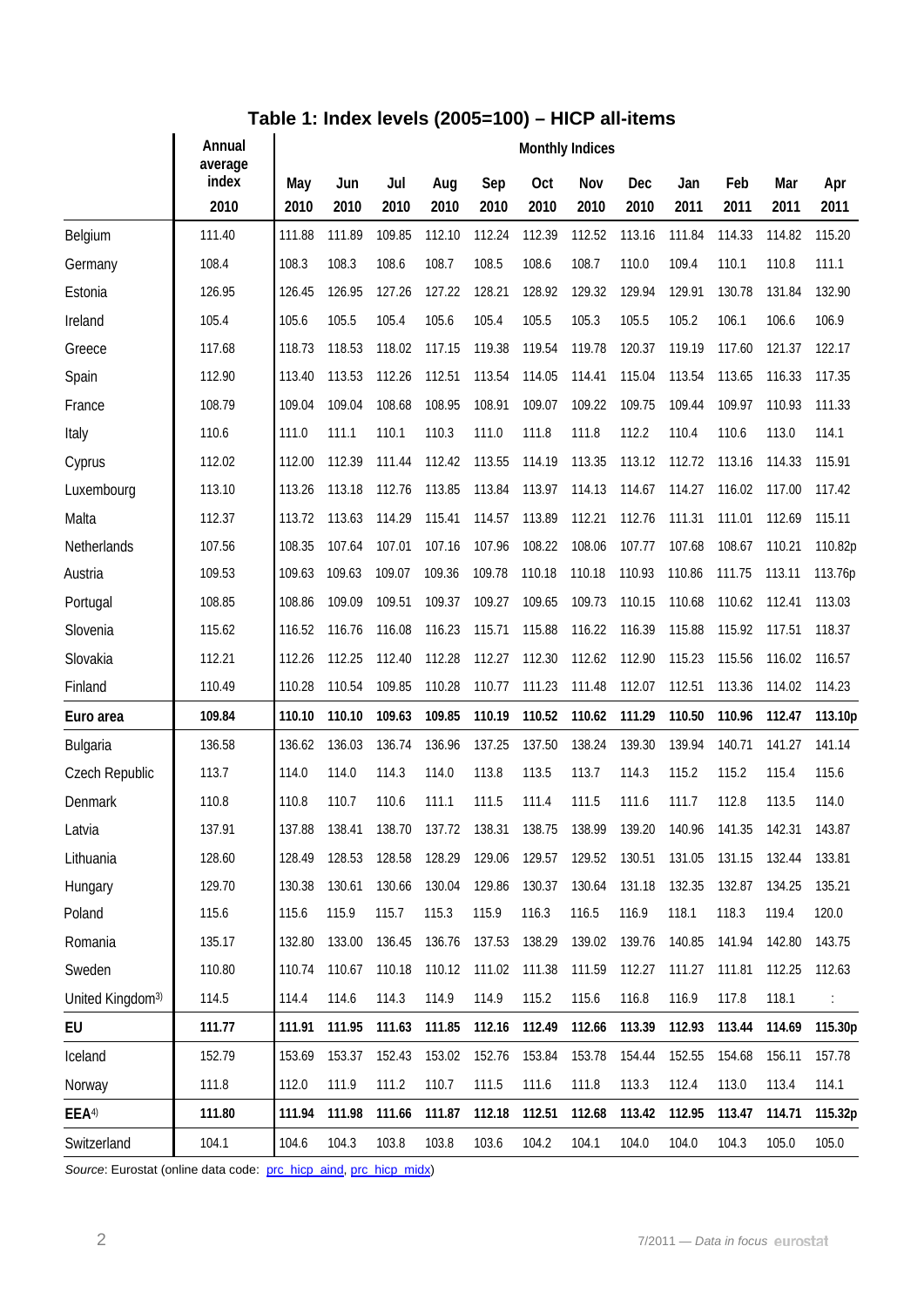|                | 12-month<br>average rates |                  | Annual rates |             |             |             |             |             |             |             |             |             |             |             |             |
|----------------|---------------------------|------------------|--------------|-------------|-------------|-------------|-------------|-------------|-------------|-------------|-------------|-------------|-------------|-------------|-------------|
|                | Dec<br>2010               | Apr<br>2011      | Apr<br>2010  | May<br>2010 | Jun<br>2010 | Jul<br>2010 | Aug<br>2010 | Sep<br>2010 | Oct<br>2010 | Nov<br>2010 | Dec<br>2010 | Jan<br>2011 | Feb<br>2011 | Mar<br>2011 | Apr<br>2011 |
| Belgium        | 2.3                       | 3.0              | 2.1          | 2.5         | 2.7         | 2.4         | 2.4         | 2.9         | 3.1         | 3.0         | 3.4         | 3.7         | 3.5         | 3.5         | 3.3         |
| Germany        | 1.2                       | 1.6              | 1.0          | 1.2         | 0.8         | 1.2         | 1.0         | 1.3         | 1.3         | 1.6         | 1.9         | 2.0         | 2.2         | 2.3         | 2.7         |
| Estonia        | 2.7                       | 4.3              | 2.5          | 2.8         | 3.4         | 2.8         | 2.8         | 3.8         | 4.5         | 5.0         | 5.4         | 5.1         | 5.5         | 5.1         | 5.4         |
| Ireland        | $-1.6$                    | $-0.4$           | $-2.5$       | $-1.9$      | $-2.0$      | $-1.2$      | $-1.2$      | $-1.0$      | $-0.8$      | $-0.8$      | $-0.2$      | 0.2         | 0.9         | 1.2         | 1.5         |
| Greece         | 4.7                       | 5.0              | 4.7          | 5.3         | 5.2         | 5.5         | 5.6         | 5.7         | 5.2         | 4.8         | 5.2         | 4.9         | 4.2         | 4.3         | 3.7         |
| Spain          | 2.0                       | 2.6              | 2.4          | 2.5         | 2.1         | 1.8         | 1.6         | 2.8         | 2.5         | 2.3         | 2.9         | 3.0         | 3.4         | 3.3         | 3.5         |
| France         | 1.7                       | 1.9              | 1.9          | 1.9         | 1.7         | 1.9         | 1.6         | 1.8         | 1.8         | 1.8         | 2.0         | 2.0         | 1.8         | 2.2         | 2.2         |
| Italy          | 1.6                       | 2.0              | 1.6          | 1.6         | 1.5         | 1.8         | 1.8         | 1.6         | 2.0         | 1.9         | 2.1         | 1.9         | 2.1         | 2.8         | 2.9         |
| Cyprus         | 2.6                       | 2.8              | 2.5          | 1.8         | 2.1         | 2.7         | 3.4         | 3.6         | 3.2         | 1.7         | 1.9         | 3.0         | 3.1         | 3.2         | 3.5         |
| Luxembourg     | 2.8                       | 3.1              | 3.1          | 3.1         | 2.3         | 2.9         | 2.5         | 2.6         | 2.9         | 2.5         | 3.1         | 3.4         | 3.9         | 4.0         | 4.0         |
| Malta          | 2.0                       | 2.7              | 0.8          | 1.8         | 1.8         | 2.5         | 3.0         | 2.4         | 2.2         | 3.4         | 4.0         | 3.3         | 2.7         | 2.8         | 2.4         |
| Netherlands    | 0.9                       | 1.4p             | 0.6          | 0.4         | 0.2         | 1.3         | 1.2         | 1.4         | 1.4         | 1.4         | 1.8         | 2.0         | 2.0         | 2.0         | 2.2p        |
| Austria        | 1.7                       | 2.3p             | 1.8          | 1.7         | 1.8         | 1.7         | 1.6         | 1.7         | 2.0         | 1.8         | 2.2         | 2.5         | 3.1         | 3.3         | 3.7p        |
| Portugal       | 1.4                       | 2.5              | 0.7          | 1.1         | 1.1         | 1.9         | 2.0         | 2.0         | 2.3         | 2.2         | 2.4         | 3.6         | 3.5         | 3.9         | 4.0         |
| Slovenia       | 2.1                       | 2.2              | 2.7          | 2.4         | 2.1         | 2.3         | 2.4         | 2.1         | 2.1         | 1.6         | 2.2         | 2.3         | 2.0         | 2.4         | 2.0         |
| Slovakia       | 0.7                       | 1.8              | 0.7          | 0.7         | 0.7         | 1.0         | 1.1         | 1.1         | 1.0         | 1.0         | 1.3         | 3.2         | 3.5         | 3.8         | 3.9         |
| Finland        | 1.7                       | 2.3              | 1.6          | 1.4         | 1.3         | 1.3         | 1.3         | 1.4         | 2.3         | 2.4         | 2.8         | 3.1         | 3.5         | 3.5         | 3.4         |
| Euro area      | 1.6                       | 2.1 <sub>p</sub> | 1.6          | 1.7         | 1.5         | 1.7         | 1.6         | 1.9         | 1.9         | 1.9         | 2.2         | 2.3         | 2.4         | 2.7         | 2.8p        |
| Bulgaria       | 3.0                       | 3.7              | 3.0          | 3.0         | 2.5         | 3.2         | 3.2         | 3.6         | 3.6         | 4.0         | 4.4         | 4.3         | 4.6         | 4.6         | 3.3         |
| Czech Republic | 1.2                       | 1.7              | 0.9          | 1.0         | 1.0         | 1.6         | 1.5         | 1.8         | 1.8         | 1.9         | 2.3         | 1.9         | 1.9         | 1.9         | 1.6         |
| Denmark        | 2.2                       | 2.4              | 2.4          | 1.9         | 1.7         | 2.1         | 2.3         | 2.5         | 2.4         | 2.5         | 2.8         | 2.6         | 2.6         | 2.5         | 2.8         |
| Latvia         | $-1.2$                    | 1.3              | $-2.8$       | $-2.4$      | $-1.6$      | $-0.7$      | $-0.4$      | 0.3         | 0.9         | 1.7         | 2.4         | 3.5         | 3.8         | 4.1         | 4.3         |
| Lithuania      | 1.2                       | 2.5              | 0.2          | 0.5         | 0.9         | 1.7         | 1.8         | 1.8         | 2.6         | 2.5         | 3.6         | 2.8         | 3.0         | 3.7         | 4.4         |
| Hungary        | 4.7                       | 4.2              | 5.7          | 4.9         | 5.0         | 3.6         | 3.6         | 3.7         | 4.3         | 4.0         | 4.6         | 4.0         | 4.2         | 4.6         | 4.4         |
| Poland         | 2.7                       | 2.8              | 2.7          | 2.3         | 2.4         | 1.9         | 1.9         | 2.5         | 2.6         | 2.6         | 2.9         | 3.5         | 3.3         | 4.0         | 4.1         |
| Romania        | 6.1                       | 7.2              | 4.2          | 4.4         | 4.3         | 7.1         | 7.6         | 7.7         | 7.9         | 7.7         | 7.9         | 7.0         | 7.6         | 8.0         | 8.4         |
| Sweden         | 1.9                       | 1.6              | 2.1          | 1.9         | 1.6         | 1.4         | 1.1         | 1.5         | 1.6         | 1.7         | 2.1         | 1.4         | 1.2         | 1.4         | 1.8         |
| United Kingdom | 3.3                       | ÷.               | 3.7          | 3.4         | 3.2         | 3.1         | 3.1         | 3.1         | 3.2         | 3.3         | 3.7         | 4.0         | 4.4         | 4.0         |             |
| EU             | 2.1                       | 2.5p             | 2.1          | 2.1         | 1.9         | 2.1         | 2.0         | 2.3         | 2.3         | 2.3         | 2.7         | 2.8         | 2.9         | 3.1         | 3.2p        |
| Iceland        | 7.5                       | 4.7              | 11.1         | 10.0        | 7.6         | 6.2         | 5.9         | 5.1         | 4.6         | 3.8         | 3.5         | 2.2         | 2.3         | 2.3         | 3.1         |
| Norway         | 2.3                       | 1.7              | 3.4          | 2.6         | 1.8         | 1.8         | 1.7         | 1.4         | 1.7         | 1.5         | 2.7         | 2.0         | 1.1         | 0.9         | 1.3         |
| EEA            | 2.1                       | 2.5p             | 2.1          | 2.1         | 1.9         | 2.1         | 2.0         | 2.2         | 2.3         | 2.3         | 2.7         | 2.7         | 2.9         | 3.1         | 3.2p        |
| Switzerland    | 0.6                       | 0.4p             | 1.3          | 1.0         | 0.5         | 0.4         | 0.2         | 0.3         | 0.2         | 0.2         | 0.4         | 0.2         | 0.5         | 1.0         | 0.1         |

## **Table 2: Inflation rates (in %) – HICP all-items**

Source: Eurostat (online data codes: [prc\\_hicp\\_mv12r,](http://ec.europa.eu/eurostat/product?code=prc_hicp_mv12r&mode=view) [prc\\_hicp\\_manr](http://ec.europa.eu/eurostat/product?code=prc_hicp_manr&mode=view))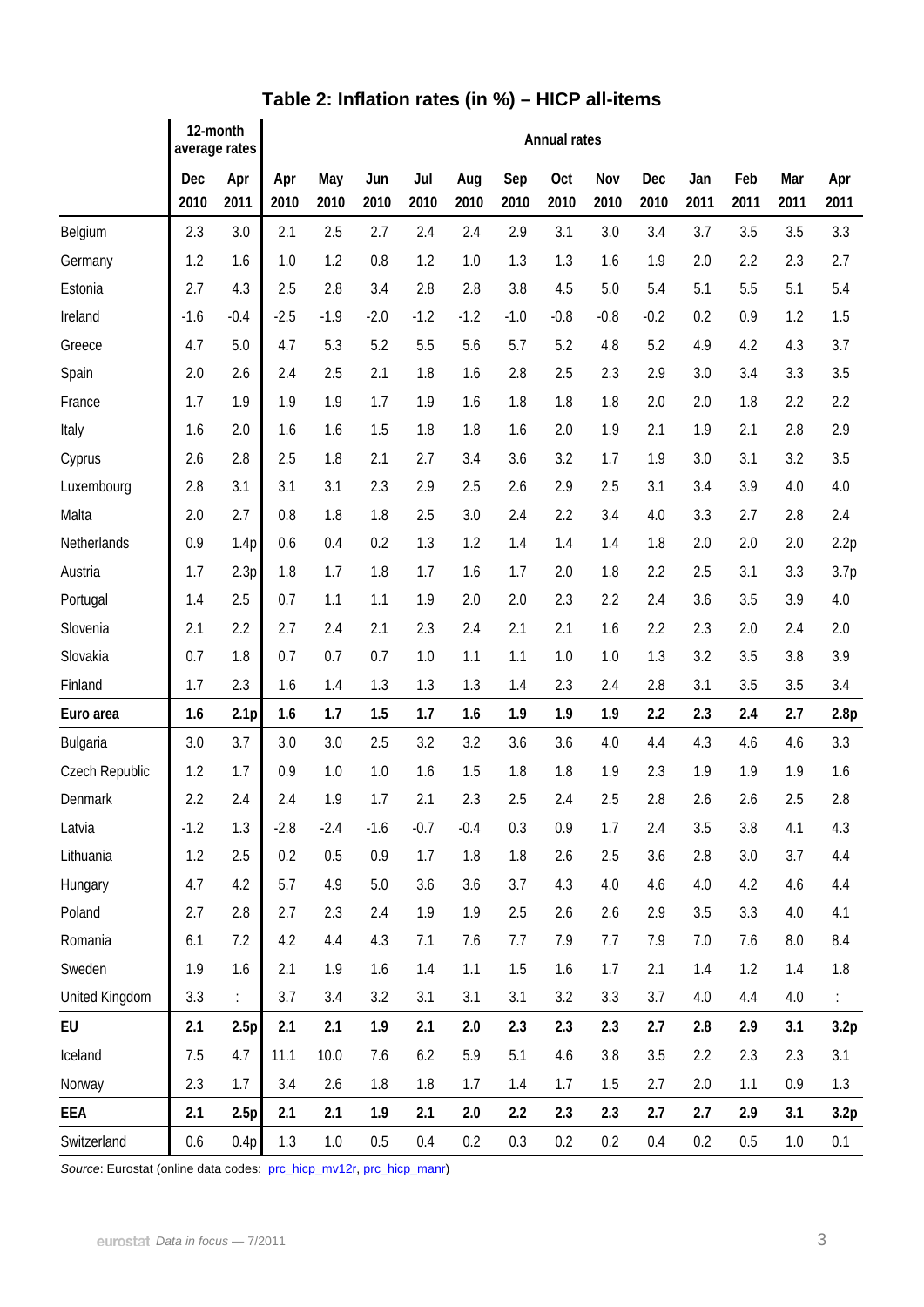| Apr 2011       |        | Main categories  |                  |        |                  |                  |                  |                      |                       |         |                  |                  |      |  |  |
|----------------|--------|------------------|------------------|--------|------------------|------------------|------------------|----------------------|-----------------------|---------|------------------|------------------|------|--|--|
|                | $00\,$ | 01               | 02               | 03     | 04               | 05               | 06               | 07                   | 08                    | 09      | 10               | 11               | 12   |  |  |
| Belgium        | 3.3    | 2.0              | 0.6              | 0.8    | 8.5              | 0.9              | 0.1              | 7.0                  | 1.4                   | 0.4     | $-0.5$           | 2.9              | 3.3  |  |  |
| Germany        | 2.7    | 2.2              | 0.0              | 2.2    | 4.1              | 0.6              | 1.1              | 4.4                  | $-2.8$                | 3.1     | 2.3              | 1.7              | 2.4  |  |  |
| Estonia        | 5.4    | 12.2             | 7.6              | 3.4    | 4.1              | $-0.2$           | 0.4              | 4.4                  | 1.2                   | 1.1     | 2.0              | 4.1              | 3.0  |  |  |
| Ireland        | 1.5    | 1.5              | $-0.3$           | $-2.2$ | 4.0              | $-2.0$           | 4.1              | 4.1                  | 4.2                   | $-0.6$  | $-1.3$           | $-0.7$           | 6.1  |  |  |
| Greece         | 3.7    | 2.6              | 12.0             | 2.3    | 9.7              | 1.1              | 0.6              | 7.6                  | 1.6                   | 0.5     | $-0.1$           | 0.7              | 2.9  |  |  |
| Spain          | 3.5    | 1.2              | 14.7             | 0.8    | 8.0              | 1.2              | $-1.3$           | 9.2                  | 0.3                   | 0.6     | 2.2              | 1.8              | 2.9  |  |  |
| France         | 2.2    | 0.6              | 3.2              | 1.0    | 4.7              | 0.5              | 1.1              | 5.5                  | $-2.3$                | $-1.0$  | 2.5              | 1.4              | 3.0  |  |  |
| Italy          | 2.9    | 2.4              | 2.2              | 1.5    | 5.2              | 1.5              | 3.5              | 6.1                  | $-1.3$                | $-0.2$  | 1.7              | 2.0              | 3.1  |  |  |
| Cyprus         | 3.5    | 2.5              | 8.3              | 6.0    | 7.8              | 0.7              | 3.1              | 7.8                  | 2.5                   | 0.0     | 3.3              | 0.6              | 1.7  |  |  |
| Luxembourg     | 4.0    | 2.4              | 2.4              | 0.9    | 8.2              | 1.6              | 12.4             | 6.5                  | 0.4                   | 1.5     | 8.0              | 2.6              | 3.1  |  |  |
| Malta          | 2.4    | 4.6              | 3.2              | 0.7    | 3.6              | 0.4              | 1.5              | 6.8                  | $-7.8$                | $-1.7$  | 4.4              | 2.3              | 4.7  |  |  |
| Netherlands    | 2.2p   | 2.2p             | 2.8p             | 0.5p   | 2.6p             | 1.6p             | 5.0 <sub>p</sub> | 4.0 <sub>p</sub>     | 1.5p                  | $-0.5p$ | 2.2p             | 2.5p             | 2.5p |  |  |
| Austria        | 3.7p   | 4.9p             | 3.9p             | 3.6p   | 3.4p             | 1.2p             | 2.2p             | 7.0 <sub>p</sub>     | 1.4p                  | 2.7p    | 3.3p             | 3.0 <sub>p</sub> | 3.3p |  |  |
| Portugal       | 4.0    | 2.4              | 9.5              | $-1.5$ | 5.6              | 1.0              | 3.8              | 10.8                 | 4.4                   | 2.0     | 2.2              | 1.0              | 2.0  |  |  |
| Slovenia       | 2.0    | 4.5              | 6.4              | $-3.5$ | 8.2              | 2.4              | 2.1              | 1.7                  | 2.4                   | $-0.3$  | 1.1              | $-5.5$           | 2.4  |  |  |
| Slovakia       | 3.9    | 6.5              | 4.1              | 1.5    | 6.2              | $-1.7$           | 3.3              | 6.0                  | 0.4                   | 0.6     | 4.4              | 2.2              | 4.0  |  |  |
| Finland        | 3.4    | 5.6              | 0.7              | 0.6    | 7.7              | 2.3              | 0.8              | 4.6                  | 1.6                   | 0.7     | 4.0              | 0.5              | 3.1  |  |  |
| Euro area      | 2.8p   | 2.0 <sub>p</sub> | 3.4 <sub>p</sub> | 1.3p   | 5.0 <sub>p</sub> | 1.0 <sub>p</sub> | 1.6p             | 5.9p                 | $-0.9p$               | 0.9p    | 1.8 <sub>p</sub> | 1.7p             | 2.8p |  |  |
| Bulgaria       | 3.3    | 7.8              | 1.2              | 1.5    | 2.1              | $-0.1$           | 4.1              | 6.5                  | $-1.4$                | $-3.2$  | 1.9              | 0.1              | 2.7  |  |  |
| Czech Republic | 1.6    | 3.7              | 2.8              | $-1.6$ | 3.7              | $-1.4$           | 3.4              | 2.1                  | $-1.2$                | $-1.6$  | 2.3              | 0.2              | 1.2  |  |  |
| Denmark        | 2.8    | 3.5              | 5.3              | 1.3    | 4.4              | 1.3              | 3.0              | 3.5                  | 2.8                   | 0.7     | 5.1              | 2.5              | 2.2  |  |  |
| Latvia         | 4.3    | 9.9              | 1.3              | 3.4    | 7.3              | $-1.1$           | $-2.8$           | 6.8                  | $-2.1$                | $-2.5$  | 1.5              | 0.8              | 0.2  |  |  |
| Lithuania      | 4.4    | 10.3             | 0.2              | 0.4    | 6.3              | $-1.1$           | 1.0              | 8.8                  | $-3.8$                | $-1.6$  | $-0.5$           | 0.7              | 1.9  |  |  |
| Hungary        | 4.4    | 10.7             | $-0.6$           | 2.3    | 4.8              | $-0.3$           | 3.0              | 7.2                  | 0.7                   | 1.2     | $-0.8$           | 1.8              | 1.0  |  |  |
| Poland         | 4.1    | 7.3              | 3.5              | $-1.1$ | 4.8              | 1.6              | 3.7              | 6.1                  | $-0.7$                | 0.4     | 2.1              | 4.0              | 2.3  |  |  |
| Romania        | 8.4    | 11.1             | 12.8             | 2.2    | 8.9              | 2.3              | 2.6              | 12.9                 | 3.4                   | 4.1     | $4.0\,$          | 3.1              | 2.6  |  |  |
| Sweden         | 1.8    | 1.3              | 1.3              | 2.4    | 3.7              | $-1.7$           | 1.3              | 4.3                  | $-0.2$                | $-1.6$  | 2.4              | 2.5              | 2.3  |  |  |
| United Kingdom | ÷.     | ÷.               | ÷.               | ÷.     | ÷.               | $\mathbb{C}^2$   | $\mathbb{C}$     | $\ddot{\phantom{a}}$ | $\mathbb{C}^{\times}$ | t.      | ÷.               | $\ddot{\Sigma}$  | ÷.   |  |  |
| EU             | 3.2p   | 3.3 <sub>p</sub> | 3.7 <sub>p</sub> | 1.4p   | 4.9p             | 1.4p             | 1.9 <sub>p</sub> | 6.3p                 | $-0.3p$               | 0.8p    | 2.7 <sub>p</sub> | 2.2p             | 2.7p |  |  |
| Iceland        | 3.1    | 0.2              | 3.0              | $-1.1$ | 7.7              | 1.1              | 0.3              | 8.0                  | 6.7                   | $-1.7$  | 5.6              | 2.6              | 2.0  |  |  |
| Norway         | 1.3    | $-1.2$           | 6.0              | $-3.0$ | $-1.6$           | $-0.4$           | 2.4              | 5.6                  | $-2.5$                | 0.3     | 2.4              | 2.4              | 3.0  |  |  |
| EEA            | 3.2p   | 3.3 <sub>p</sub> | 3.7 <sub>p</sub> | 1.4p   | 4.9p             | 1.4p             | 1.9 <sub>p</sub> | 6.3p                 | $-0.3p$               | 0.8p    | 2.7 <sub>p</sub> | 2.2p             | 2.7p |  |  |
| Switzerland    | 0.1    | $-3.9$           | 2.1              | $-0.7$ | 3.2              | $-0.6$           | $-0.9$           | 1.9                  | $-0.6$                | $-3.2$  | 1.4              | 1.0              | 0.5  |  |  |

## **Table 3: Annual inflation rates (in %) for HICP main categories**

#### **COICOP/HICP code of main categories**

 $\overline{a}$ 

00 HICP (all-items index)<br>
01 Food and non-alcoholic beverages<br>
07 Transports

- 01 Food and non-alcoholic beverages<br>
02 Alcoholic beverages and tobacco<br>
02 Alcoholic beverages and tobacco<br>
08 Communications
- 02 Alcoholic beverages and tobacco<br>
03 Clothing and footwear<br>
09 Recreation and culture
- 
- 03 Clothing and footwear 09 Recreation 04 Housing, water, electricity, gas and other fuels 09 09 Recreation 04 04 Housing, water, electricity, gas and other fuels 10 Education<br>
05 Furnishings, household equipment and routine 11 Restaurants and hotels
- 05 Furnishings, household equipment and routine maintenance of the house

Source: Eurostat (online data code : [prc\\_hicp\\_manr\)](http://ec.europa.eu/eurostat/product?code=prc_hicp_manr&mode=view)

- 
- 
- 
- 

12 Miscellaneous goods and services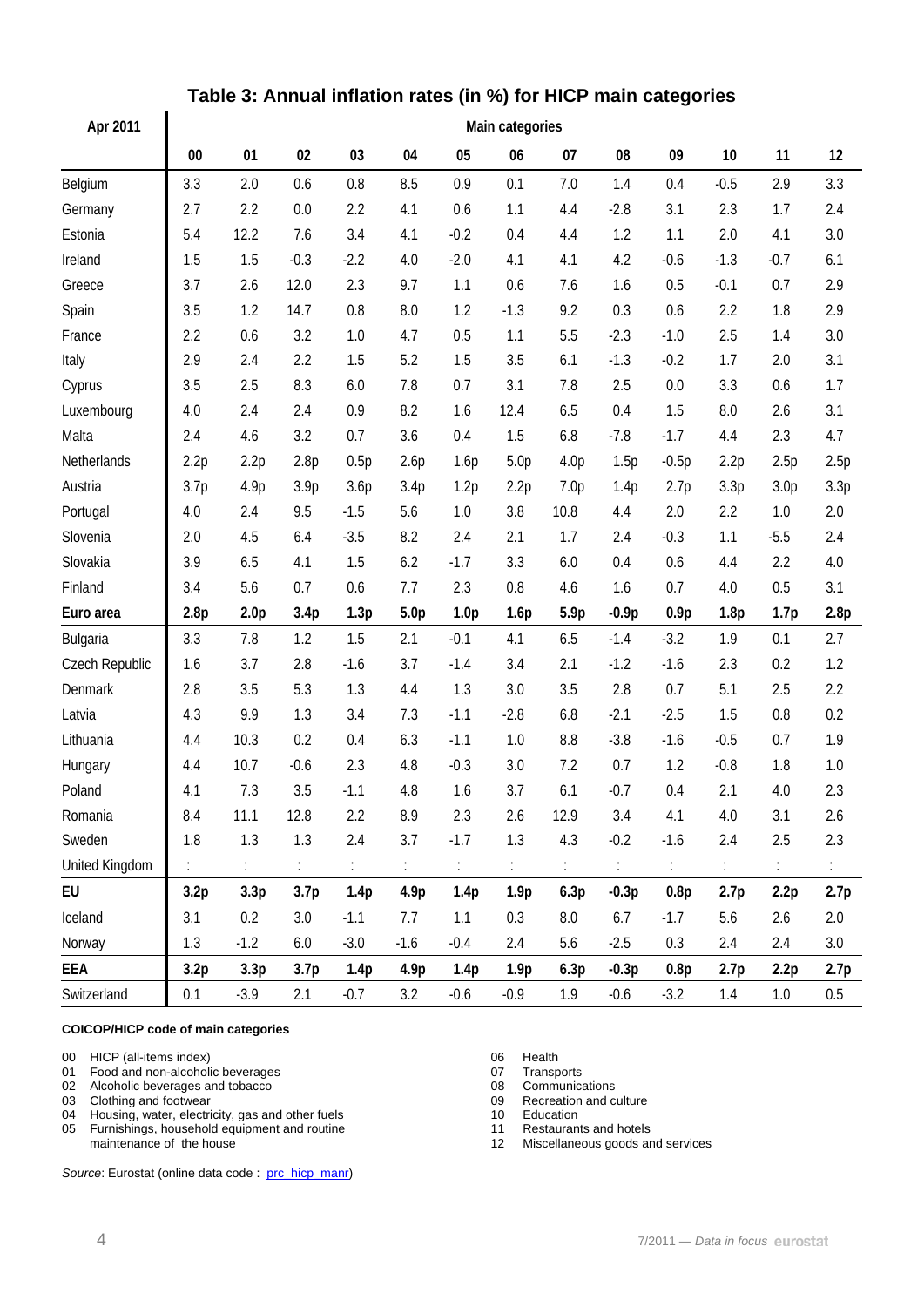|                | HICP all-items excluding |         |                                         |                |                                |                      |                          |         |         |                | Energy |         | Food, alcohol<br>and tobacco |         |
|----------------|--------------------------|---------|-----------------------------------------|----------------|--------------------------------|----------------------|--------------------------|---------|---------|----------------|--------|---------|------------------------------|---------|
|                | energy                   |         | energy, food,<br>alcohol and<br>tobacco |                | energy,<br>unprocessed<br>food |                      | energy,<br>seasonal food |         | tobacco |                |        |         |                              |         |
|                | Mar                      | Apr     | Mar                                     | Apr            | Mar                            | Apr                  | Mar                      | Apr     | Mar     | Apr            | Mar    | Apr     | Mar                          | Apr     |
|                | 2011                     | 2011    | 2011                                    | 2011           | 2011                           | 2011                 | 2011                     | 2011    | 2011    | 2011           | 2011   | 2011    | 2011                         | 2011    |
| Belgium        | 111.86                   | 112.02  | 110.18                                  | 110.22         | 111.68                         | 111.78               | 111.73                   | 111.83  | 114.73  | 115.12         | 139.70 | 142.08  | 117.73                       | 118.31  |
| Germany        | 108.1                    | 108.2   | 106.9                                   | 107.0          | 107.7                          | 107.9                | 107.8                    | 108.0   | 110.6   | 110.9          | 132.8  | 134.5   | 113.6                        | 113.8   |
| Estonia        | 127.64                   | 128.77  | 119.53                                  | 120.07         | 126.37                         | 127.36               | 126.11                   | 127.21  | 130.54  | 131.53         | 164.46 | 164.83  | 144.75                       | 147.12  |
| Ireland        | 103.6                    | 103.8   | 102.4                                   | 102.9          | 104.0                          | 104.3                | 103.7                    | 104.0   | 105.4   | 105.7          | 138.6  | 139.5   | 107.8                        | 107.4   |
| Greece         | 117.52                   | 118.16  | 115.89                                  | 116.39         | 117.56                         | 118.06               | 117.48                   | 117.99  | 120.22  | 121.04         | 168.94 | 171.83  | 122.80                       | 123.86  |
| Spain          | 113.13                   | 114.01  | 111.19                                  | 112.26         | 112.92                         | 113.92               | 112.97                   | 113.94  | 115.45  | 116.49         | 145.00 | 147.42  | 118.59                       | 118.80  |
| France         | 109.02                   | 109.31  | 108.39                                  | 108.71         | 108.68                         | 109.03               | 108.86                   | 109.22  | 110.74  | 111.15         | 131.15 | 132.77  | 111.34                       | 111.49  |
| Italy          | 112.0                    | 113.1   | 110.9                                   | 112.2          | 111.8                          | 113.0                | 111.9                    | 113.0   | 112.7   | 113.8          | 124.4  | 126.8   | 115.9                        | 115.9   |
| Cyprus         | 110.85                   | 112.16  | 106.84                                  | 108.70         | 108.67                         | 110.17               | 109.66                   | 111.12  | 114.22  | 115.82         | 144.35 | 149.09  | 125.13                       | 124.17  |
| Luxembourg     | 114.86                   | 115.04  | 112.54                                  | 112.72         | 114.88                         | 115.14               | 114.86                   | 115.09  | 115.67  | 116.08         | 133.84 | 136.14  | 121.04                       | 121.25  |
| Malta          | 109.99                   | 112.39  | 105.82                                  | 108.80         | 108.29                         | 110.92               | 108.84                   | 111.38  | 112.57  | 115.04         | 162.25 | 164.93  | 124.75                       | 124.70  |
| Netherlands    | 109.19                   | 109.62p | 108.09                                  | 108.31p        | 108.84                         | 109.24p              | 108.77                   | 109.19p | 109.78  | 110.29p        | 119.09 | 121.18p | 114.05                       | 115.35p |
| Austria        | 111.61                   | 112.15p | 110.33r                                 | 110.91p        | 111.14r                        | 111.70p              | 111.16                   | 111.72p | 113.00r | 113.68p        | 130.60 | 132.51p | 118.05                       | 118.41p |
| Portugal       | 109.54                   | 110.06  | 109.00                                  | 109.61         | 110.07                         | 110.61               | 109.71                   | 110.22  | 111.55  | 112.15         | 134.54 | 135.94  | 111.29                       | 111.52  |
| Slovenia       | 113.73                   | 114.50  | 109.01                                  | 109.53         | 112.75                         | 113.44               | 112.96                   | 113.56  | 116.68  | 117.45         | 144.08 | 145.60  | 128.39                       | 129.96  |
| Slovakia       | 113.22                   | 113.76  | 110.11                                  | 110.46         | 112.65                         | 113.08               | 111.80                   | 112.30  | 115.23  | 115.69         | 129.39 | 129.95  | 121.69                       | 122.74  |
| Finland        | 111.82                   | 111.99  | 109.69                                  | 109.91         | 111.35                         | 111.60               | 111.47                   | 111.70  | 113.74  | 113.96         | 143.00 | 143.86  | 119.02                       | 119.03  |
| Euro area      | 110.31                   | 110.80p | 109.02                                  | 109.58p        | 109.98                         | 110.52p              | 110.07                   | 110.60p | 112.11  | 112.75p        | 133.62 | 135.56p | 115.07                       | 115.31p |
| Bulgaria       | 141.51                   | 141.66  | 131.29                                  | 131.19         | 143.05                         | 143.13               | 142.00                   | 142.12  | 136.78  | 136.65         | 139.59 | 137.42  | 165.08                       | 165.81  |
| Czech Republic | 111.7                    | 111.9   | 106.5                                   | 106.7          | 111.7                          | 112.0                | 111.2                    | 111.5   | 113.2   | 113.4          | 140.6  | 141.2   | 123.3                        | 123.4   |
| Denmark        | 111.7                    | 112.0   | 109.6                                   | 109.8          | 111.7                          | 111.9                | 111.4                    | 111.7   | 113.2   | 113.7          | 128.9  | 131.3   | 119.3                        | 119.9   |
| Latvia         | 136.26                   | 137.15  | 120.16                                  | 120.74         | 134.33                         | 135.12               | 134.44                   | 135.27  | 138.29  | 139.84         | 189.03 | 195.62  | 169.24                       | 170.79  |
| Lithuania      | 126.30                   | 127.58  | 112.56                                  | 113.17         | 123.70                         | 124.59               | 125.10                   | 126.16  | 130.35  | 131.75         | 176.21 | 178.25  | 150.63                       | 153.15  |
| Hungary        | 129.30                   | 130.20  | 120.03                                  | 120.83         | 126.41                         | 127.14               | 126.82                   | 127.55  | 134.15  | 135.20         | 168.10 | 169.42  | 150.25                       | 151.39  |
| Poland         | 115.8                    | 116.3   | 109.2                                   | 109.5          | 114.6                          | 114.9                | 114.7                    | 115.1   | 117.6   | 118.2          | 143.1  | 144.4   | 129.7                        | 130.4   |
| Romania        | 139.96                   | 140.58  | 129.40                                  | 129.19         | 141.72                         | 141.91               | 138.56                   | 138.82  | 136.25  | 137.10         | 155.97 | 158.60  | 149.99                       | 151.43  |
| Sweden         | 109.90                   | 110.33  | 107.59                                  | 108.14         | 109.43                         | 109.90               | 109.55                   | 110.01  | 111.52  | 111.90         | 130.87 | 130.84  | 118.42                       | 118.39  |
| United Kingdom | 114.3                    |         | 111.5                                   | $\ddot{\cdot}$ | 113.5                          | $\ddot{\phantom{a}}$ | 113.8                    | ÷       | 117.1   | $\ddot{\cdot}$ | 164.2  | ÷       | 130.1                        |         |
| EU             | 112.10                   | 112.59p | 109.81                                  | 110.34p        | 111.58                         | 112.10p 111.70       |                          | 112.22p | 114.02  | 114.63p        | 139.04 | 140.81p | 120.47                       | 120.84p |
| Iceland        | 152.37                   | 153.79  | 151.05                                  | 153.02         | 152.65                         | 154.36               | 151.66                   | 153.33  | 155.94  | 157.63         | 196.77 | 201.17  | 157.37                       | 156.66  |
| Norway         | 110.1                    | 111.1   | 108.9                                   | 110.3          | 110.7                          | 111.8                | 110.2                    | 111.2   | 113.1   | 113.8          | 147.3  | 143.9   | 115.0                        | 114.8   |
| EEA            | 112.11                   | 112.61p | 109.83                                  | 110.37p        | 111.60                         | 112.13p 111.72       |                          | 112.24p | 114.04  | 114.66p        | 139.20 | 140.94p | 120.44                       | 120.81p |
| Switzerland    | 103.7                    | 103.6   | 104.0                                   | 104.0          | 103.9                          | 103.9                | 103.8                    | 103.8   | 104.9   | 104.9          | 123.2  | 124.4   | 101.8                        | 101.2   |

## **Table 4: Index levels (2005=100) - some special aggregates**

Source: Eurostat (online data code : [prc\\_hicp\\_midx\)](http://ec.europa.eu/eurostat/product?code=prc_hicp_midx&mode=view)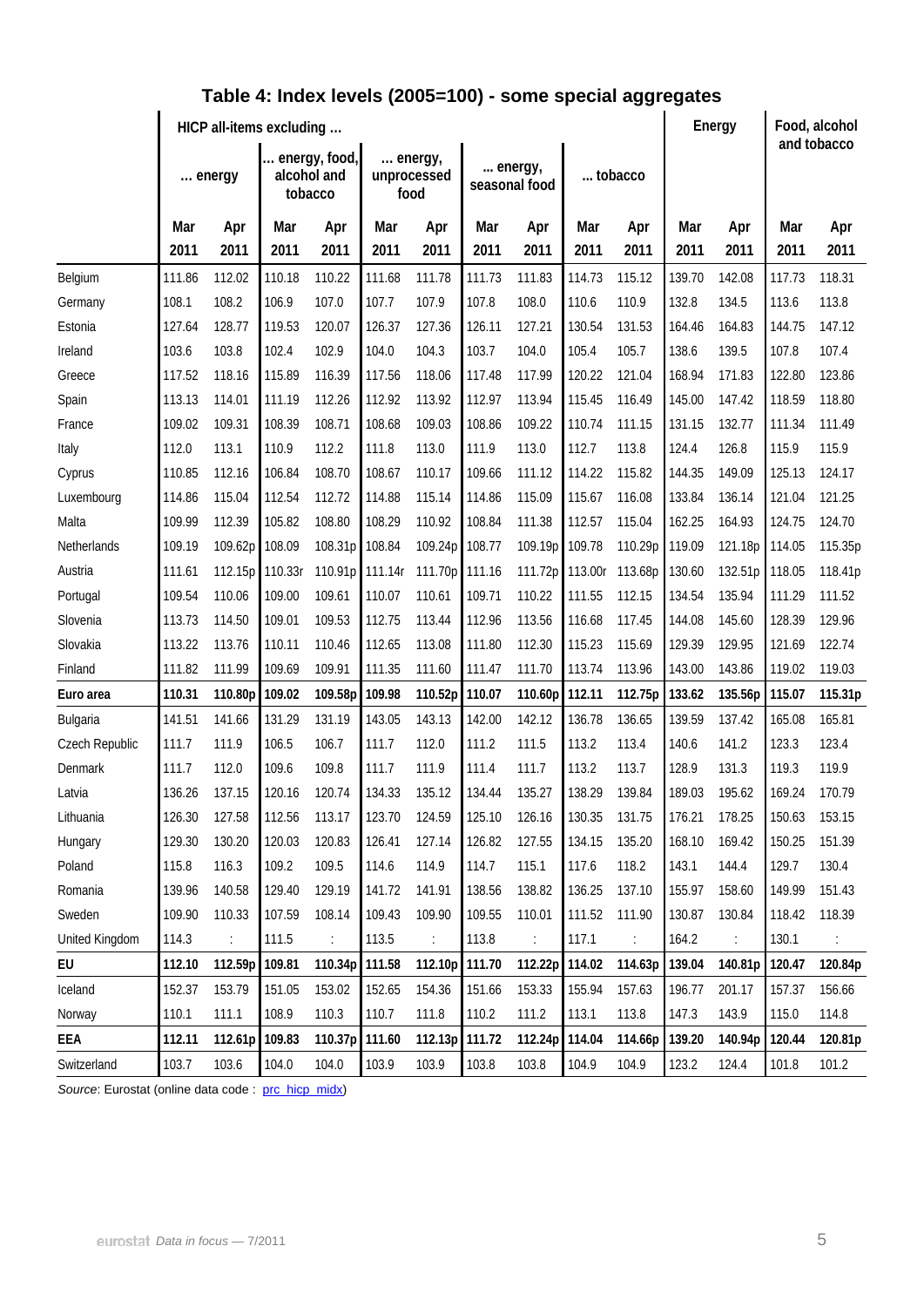### **Comments**

- 1. Euro area inflation is measured by the MUICP ('Monetary Union Index of Consumer Prices' as defined in Council Regulation (EC) No 2494/95 of 23 October 1995) which is the official euro area aggregate. The euro area initially included Belgium, Germany, Ireland, Spain, France, Italy, Luxembourg, the Netherlands, Austria, Portugal and Finland. Greece was included from January 2001, Slovenia from January 2007, Cyprus and Malta from January 2008, Slovakia from January 2009 and Estonia from January 2011. New Member States are integrated into the MUICP using a chain index formula.
- 2. EU inflation is measured by the EICP ('European Index of Consumer Prices' as defined in Council Regulation (EC) No 2494/95 of 23 October 1995) which is the official EU aggregate. The EU included 15 Member States until April 2004, 25 Member States from May 2004 until December 2006 and 27 Member States from January 2007. New Member States are integrated into the EICP using a chain index formula.
- 3. Data for the United Kingdom for April 2011 were not available in time for publication. Due to this fact, euro area, EU and EEA totals were calculated using Eurostat estimates.
- 4. EEA inflation is measured by the EEAICP ('European Economic Area Index of Consumer Prices'). It is computed using data for Iceland and Norway in addition to the EU Member States.

#### **Flags**

p provisional r revised : not available

## **Methodology**

#### **Measures of inflation**

An *annual rate* measures the price change between the current month and the same month of the previous year. This measure is responsive to recent changes in price levels but can be influenced by one-off effects in either month.

A *12-month average rate* overcomes this volatility by comparing average Harmonised Indices of Consumer Prices (HICPs) in the latest 12 months to the average of the previous 12 months. This measure is less sensitive to transient changes in prices.

#### **HICPs designed for international comparison**

Harmonised Indices of Consumer Prices (HICPs) are harmonised inflation figures required under the Treaty on the Functioning of the European Union. They are designed for international comparison of consumer price inflation.

The MUICP is used by, among others, the European Central Bank (ECB) as a main indicator for monetary policy management for the euro area (see [ECB press release](http://www.ecb.int/press/pr/date/2003/html/pr030508_2.en.html), 8 May 2003).

The Member States' HICPs are supplied by the National Statistical Institutes; the MUICP, EICP and EEAICP are compiled by Eurostat. HICPs are computed as annual chain indices allowing weights to be changed each year. HICP aggregates are calculated as weighted averages of the HICPs using the weights of the countries and sub-indices concerned. The weight of a country is its share of the household final monetary consumption expenditure in the total of the country group. For the MUICP this is expressed in euro, for the EICP and the EEAICP it is expressed in Purchasing Power Standards. The MUICP is treated as a single entity within the EICP and EEAICP starting from 1999.

#### **Additional information**

About 100 MUICP, EICP, EEAICP and HICP sub-indices and over 30 special aggregates with corresponding weights and inflation rates are available in Eurostat's database:

<http://epp.eurostat.ec.europa.eu/portal/page/portal/hicp/data/database>

More information on methods and data can be found on the HICP section of the Eurostat website:

<http://epp.eurostat.ec.europa.eu/portal/page/portal/hicp/introduction>

Starting with the index of January 2011 a new regulation that defines how seasonal products are to be treated in the HICP has come into force, and may have an effect on the continuity of the affected HICP series. At the level of the allitems index for the euro area, the EU and most Member States, the impact of the implementation of this new regulation is not significant. For further information on the change in the method and its impact please see:

[http://epp.eurostat.ec.europa.eu/portal/page/portal/hicp/documents\\_pub/HICP\\_SP\\_info\\_note\\_annex\\_2011.pdf](http://epp.eurostat.ec.europa.eu/portal/page/portal/hicp/documents_pub/HICP_SP_info_note_annex_2011.pdf)